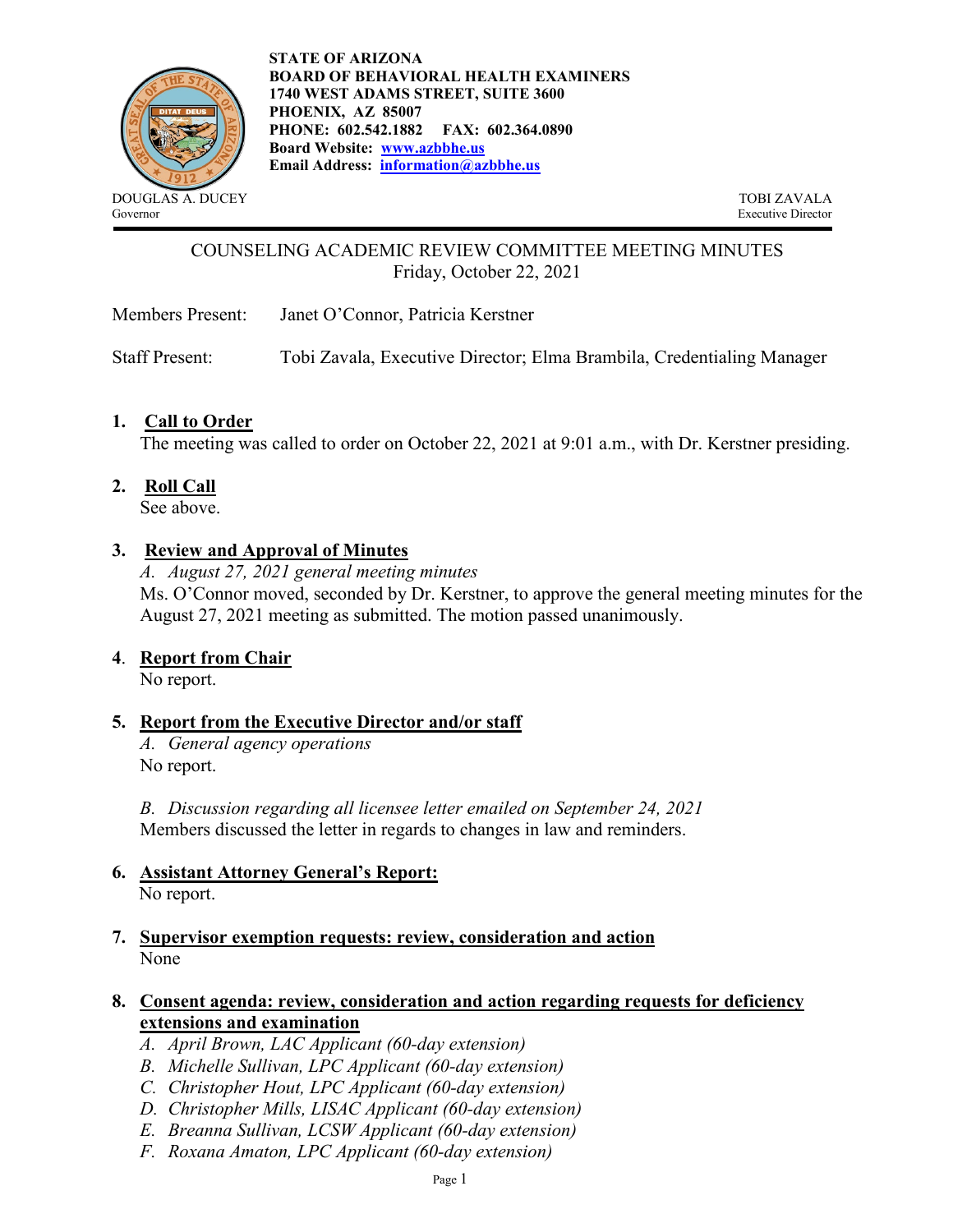Ms. O'Connor moved, seconded by Dr. Kerstner, to approve the consent agenda as presented. The motion passed unanimously.

 **9. Exam accommodation and/or 90-day waiver request: review, consideration and action** *A. Susan Moss, LAC Applicant (accommodation)*  Members reviewed information regarding the request for an exam accommodation.

Following review and discussion, Ms. O'Connor moved, seconded by Dr. Kerstner, to approve the request for an exam accommodation. The motion passed unanimously.

- *B. Jameleh Hussary, LAC Applicant (90-day exam extension)*
- *C. Stefany Gustafson, LAC Applicant (90-day exam extension)*

Following review and discussion, Ms. O'Connor moved, seconded by Dr. Kerstner, to approve agenda items B and C. The motion passed unanimously.

## **10. Applications for licensure: review, consideration and possible action**

*A. Review, consideration, and possible action regarding applications for licensure*

Ms. O'Connor moved, seconded by Dr. Kerstner, to recommend Jillian Jemaa as a Licensed Associate Counselor. The motion passed unanimously.

Ms. O'Connor moved, seconded by Dr. Kerstner, to recommend Judith Clouthier-Chenier as Licensed Associate Counselor upon receipt of a favorable fingerprint report and a passing score on the required exam. The motion passed unanimously.

Ms. O'Connor moved, seconded by Dr. Kerstner, to recommend the following 9 as Licensed Associate Counselors upon receipt of a passing score on the required exam.

| <b>Barry Hancock</b> | Paige Carpenter-Swaim | Carol Dickinson        |
|----------------------|-----------------------|------------------------|
| Gordon Longville     | George Dalton         | Janice Webb            |
| Carmen Cartterfield  | Karey Larsen          | Donald Bergmann-Rogers |

The motion passed unanimously.

Ms. O'Connor moved, seconded by Dr. Kerstner, to recommend to the Board to deny the following 8 applicants based on their failure to establish they meet minimum licensure requirements.

| Elizabeth Ohman | Dora Gallardo Romo | Cheryln Yazzie        |
|-----------------|--------------------|-----------------------|
| Erica Vance     | Allison MacDonald  | <b>Bradley Wagner</b> |
| Adam Burn       | April Brown        |                       |

The motion passed unanimously.

Ms. O'Connor moved, seconded by Dr. Kerstner, to recommend to the Board to deny Kimberly Jackowski based on her failure to establish meeting minimum requirements pending the Board's disposition of the background investigation while final action on the application cannot be taken until investigation is complete. The motion passed unanimously.

Ms. O'Connor moved, seconded by Dr. Kerstner, to recommend Clare McCarthy as a Licensed Professional Counselor by Endorsement upon receipt of a favorable fingerprint report. The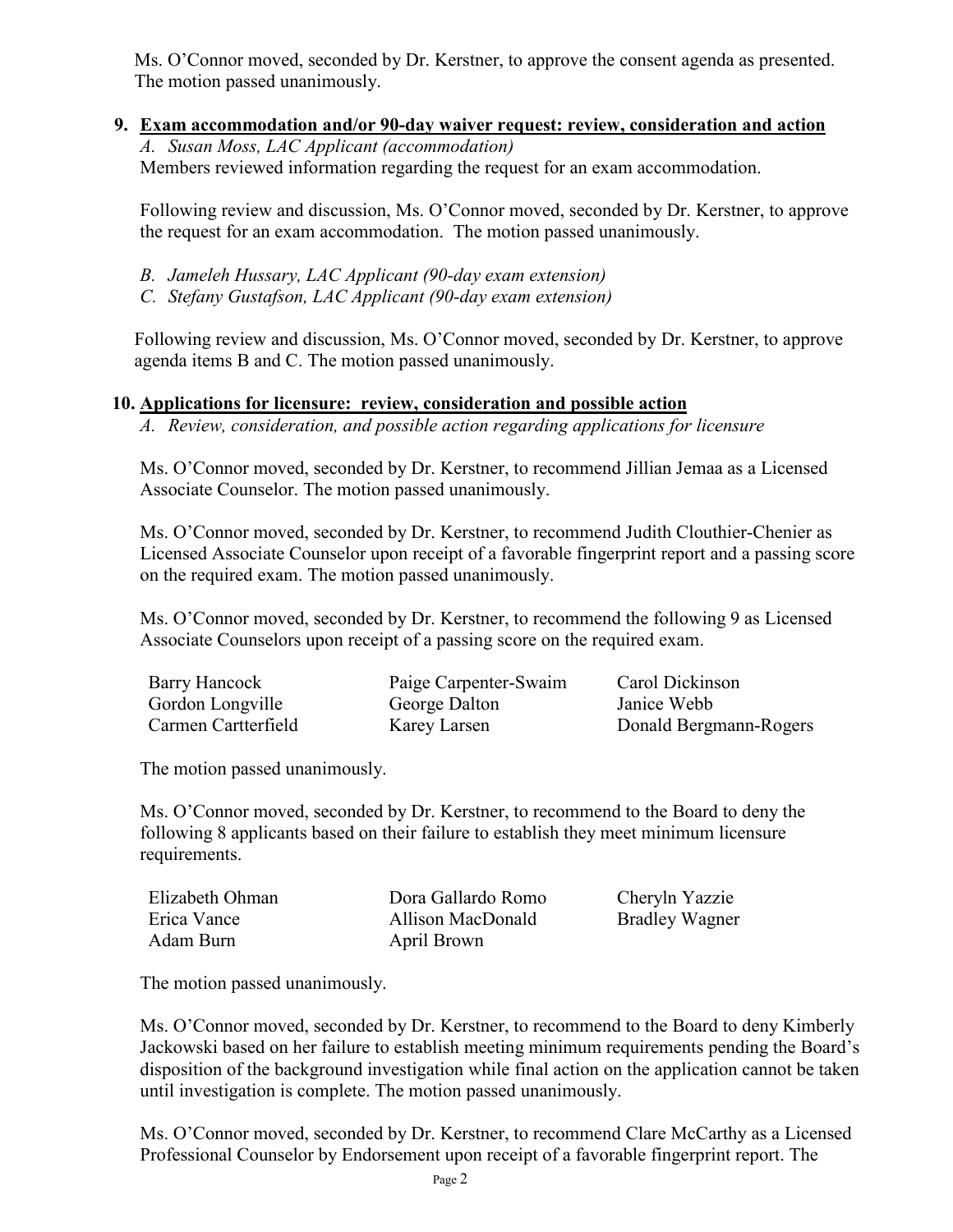motion passed unanimously.

Following review, members requested additional information on the following applications:

| Sierra Skaza | <b>Emily Delster</b> | Sherita Riley |
|--------------|----------------------|---------------|
| Troy Zaslove | Sheila Bucalo        | Rachel Hayes  |

The committee tabled the application of Jessi Antle-Williams and Leslie Sherlin

*B. Appeals*

*1. Olubukola Komolafe, LPC Applicant*  Members reviewed information regarding the appeal.

The applicant was properly noticed, but did not appear.

Following review and discussion, Ms. O'Connor moved, seconded by Dr. Kerstner, to deny the appeal based on continued deficiencies. The motion passed unanimously.

*2. Shari Wadman, LAC Applicant*  Members reviewed information regarding the appeal.

The applicant appeared telephonically and addressed the committee.

Following review and discussion, Dr. Kerstner moved, seconded by Ms. O'Connor, to accept PS541 Childhood Development: Issues and Interventions, PS542 Counseling Adolescents: Developmental Issues & Interventions and PS 521 Personal and Professional Development I to meet the area of Human growth and development; PS571 Psychopathology and PS562 Psychoeducational Assessment to meet the area of Assessment; PS561 Understanding Research Design and Statistics to meet the area of Research; and to deny the appeal based on continued deficiencies in the areas of Professional Orientation and Ethical Practice. The motion passed unanimously.

*3. Paige Carpenter-Swaim, LAC Applicant*  Members reviewed information regarding the appeal.

The applicant appeared and addressed the committee.

Following review and discussion, members agreed that the applicant meets minimum requirements.

## **11. Applications for educational programs: review, consideration and possible action.** None

# **12. Future agenda items**

## **13. Call for public comment**

No one was present to respond to the call for public comment.

## **14. Establishment of future meeting dates**

The next regular meeting is scheduled for Tuesday, November 30, 2021, at 9:00 a.m., at 1740 West Adams St., Board Room B, Phoenix, AZ 85007.